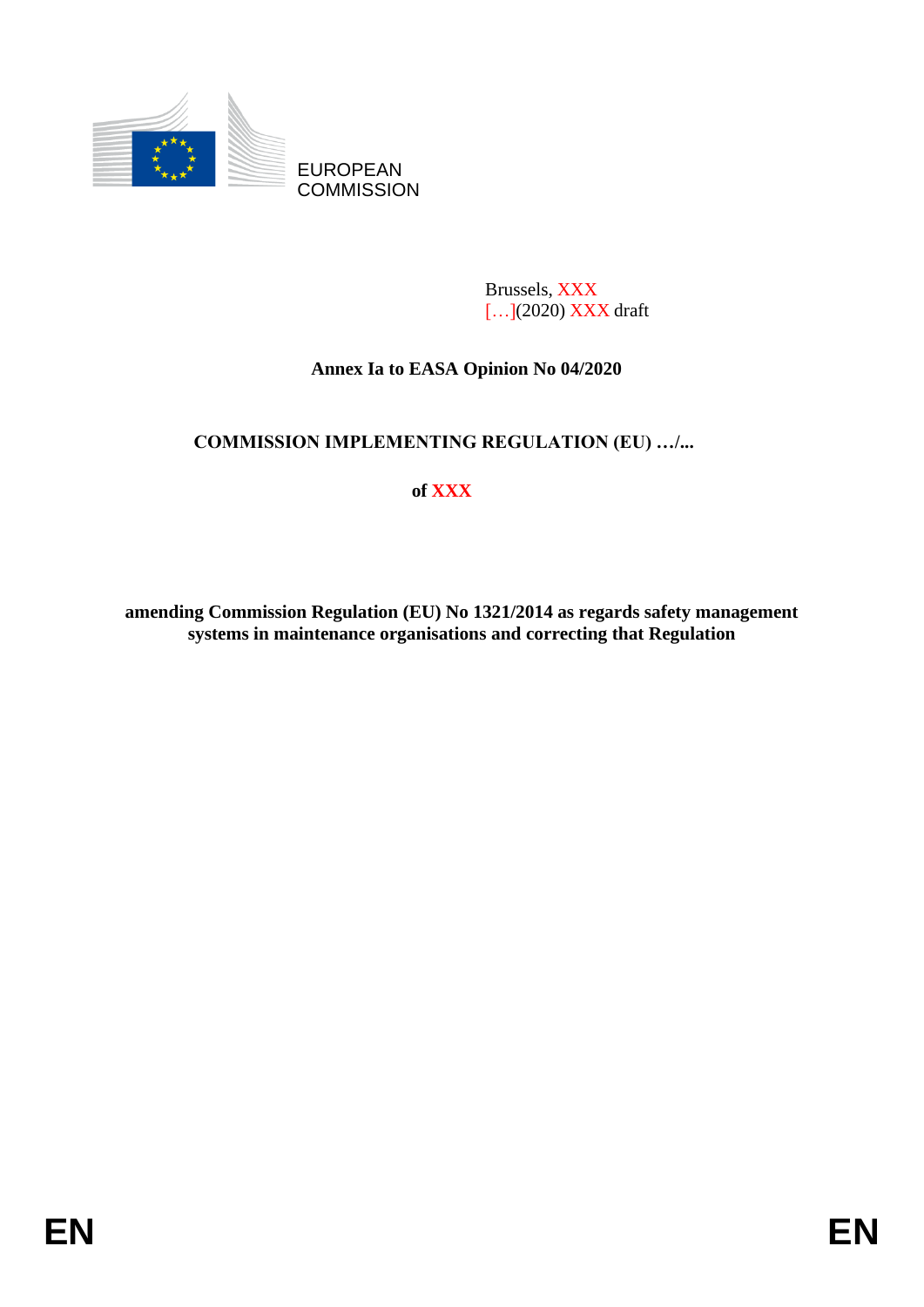## **COMMISSION IMPLEMENTING REGULATION (EU) …/...**

## **of XXX**

### **amending Commission Regulation (EU) No 1321/2014 as regards safety management systems in maintenance organisations and correcting that Regulation**

#### THE EUROPEAN COMMISSION,

Having regard to the Treaty on the Functioning of the European Union,

Having regard to Regulation (EU) 2018/1139 of the European Parliament and of the Council of 4 July 2018 on common rules in the field of civil aviation and establishing a European Union Aviation Safety Agency, and amending Regulations (EC) No 2111/2005, (EC) No 1008/2008, (EU) No 996/2010, (EU) No 376/2014 and Directives 2014/30/EU and 2014/53/EU of the European Parliament and of the Council, and repealing Regulations (EC) No 552/2004 and (EC) No 216/2008 of the European Parliament and of the Council and Council Regulation (EEC) No 3922/91  $(1)$ , and in particular Article 17(1) and Article 62(14) and (15) thereof,

Whereas:

- (1) Commission Regulation (EU) No  $1321/2014$  (<sup>2</sup>) lays down the requirements for the continuing airworthiness of aircraft, including the requirements for maintenance organisations.
- (2) In accordance with Annex II to Regulation (EU) 2018/1139, approved maintenance organisations must, as appropriate for the type of activity undertaken and the size of the organisation, implement and maintain a management system to ensure compliance with the essential requirements set out in that Annex, manage safety risks and aim for the continuous improvement of that system.
- (3) In accordance with Annex 19 to the Convention on International Civil Aviation (hereinafter referred to as the Chicago Convention), competent authorities should require approved maintenance organisations providing services to operators of aeroplanes or helicopters engaged in international commercial air transport to implement a safety management system.
- (4) A management system should be introduced for all Part-145 maintenance organisations and comply with the ICAO International Standards and Recommended Practices established in Annex 19 to the Chicago Convention.
- (5) To account for Part-145 maintenance organisations that are also approved as Part-CAMO organisations, it is appropriate to harmonise the general provisions as well as the requirements for competent authorities of Annex II (Part-145) with those of Annex Vc (Part-CAMO) to Commission Regulation (EU) No 1321/2014.

 $(^1$ ) OJ L 212, 22.8.2018, p. 1.

 $($ <sup>2</sup> ) Commission Regulation (EU) No 1321/2014 of 26 November 2014 on the continuing airworthiness of aircraft and aeronautical products, parts and appliances, and on the approval of organisations and personnel involved in these tasks (OJ L 362, 17.12.2014, p. 1).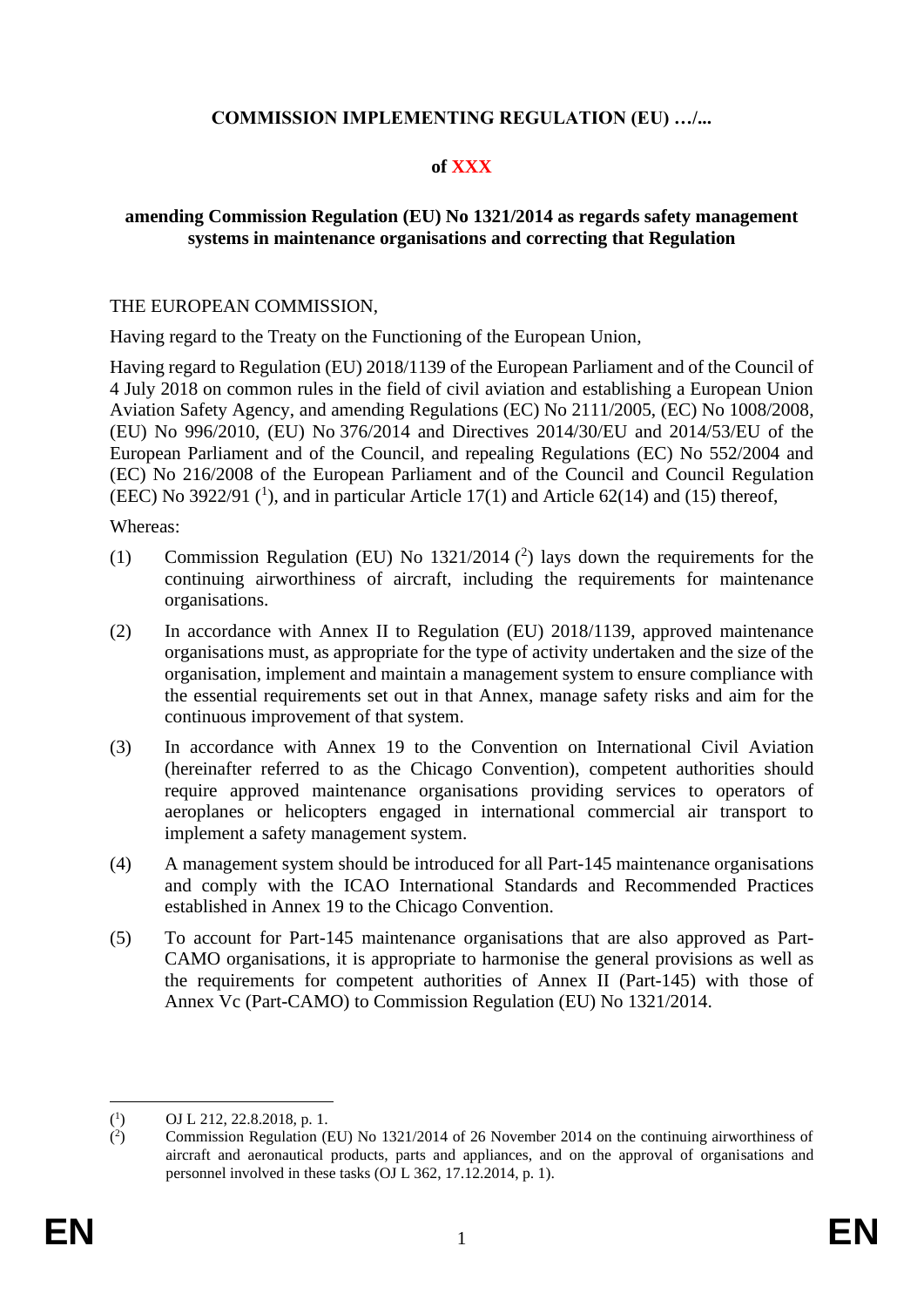- (6) A sufficient transition period should be provided for maintenance organisations to ensure their compliance with the new rules and procedures introduced by this Regulation.
- (7) All Part-145 maintenance organisations should already have established an occurrence reporting system. However, the provisions of Annex II to Commission Regulation (EU) No 1321/2014 should be amended to ensure that the occurrence reporting system is established as part of the organisations' management system and that the requirements are aligned with those of Regulation (EU) No 376/2014.
- (8) Commission Regulation (EU) No 1321/2014 should therefore be amended.
- (9) Point M.A.403(b) of and Appendix VII to Annex I (Part-M) to Commission Regulation (EU) No 1321/2014 contain references to various elements of point M.A.801. Point M.A.801 has been amended by Commission Implementing Regulation (EU) 2019/1383<sup>3</sup>, but point M.A.403(b) and Appendix VII have not been amended accordingly. Therefore, Commission Regulation (EU) No 1321/2014 should be corrected to provide the correct references.
- (10) Point M.A.502(c) of Annex I (Part-M) to Commission Regulation (EU) No 1321/2014 refers to 'B-rated organisation', but for Part-CAO organisations, such 'B rating' does not exist. Therefore, Commission Regulation (EU) No 1321/2014 should be corrected to refer to 'engine maintenance organisation' instead in point M.A.502(c).
- (11) Point M.A.904 of Annex I (Part-M) to Commission Regulation (EU) No 1321/2014 has been amended by Commission Implementing Regulation (EU) 2019/1383 to extend the import provisions to aircraft that come from a regulatory system where Regulation (EU) 2018/1139 does not apply. However, point ML.A.906 of Annex Vb (Part-ML) to Commission Regulation (EU) No 1321/2014 has not been amended to include this addition. Therefore, Commission Regulation (EU) No 1321/2014 should be corrected to harmonise the scope of the import provisions of Annex Vb (Part-ML) with that of Annex I (Part-M).
- (12) The measures provided for in this Regulation are based on Opinion No 04/2020 ( 4 ) of the European Union Aviation Safety Agency in accordance with Articles 75(2)(b) and 76(1) of Regulation (EU) 2018/1139.
- (13) The measures provided for in this Regulation are in accordance with the opinion of the committee established by Article 127 of Regulation (EU) 2018/1139,
- HAS ADOPTED THIS REGULATION:

#### *Article 1*

Regulation (EU) No 1321/2014 is amended as follows:

- (1) in Article 4, the following paragraph 7 is added:
	- '7. By way of derogation from points  $(d)(1)$  and  $(d)(2)$  of point 145.B.350 of Annex II (Part-145), a maintenance organisation that holds a valid Part-145

<sup>(3)</sup> Commission Implementing Regulation (EU) 2019/1383 of 8 July 2019 amending and correcting Regulation (EU) No 1321/2014 as regards safety management systems in continuing airworthiness management organisations and alleviations for general aviation aircraft concerning maintenance and continuing airworthiness management (OJ L 228, 4.9.2019, p. 1).

<sup>(4)</sup> https://www.easa.europa.eu/document-library/opinions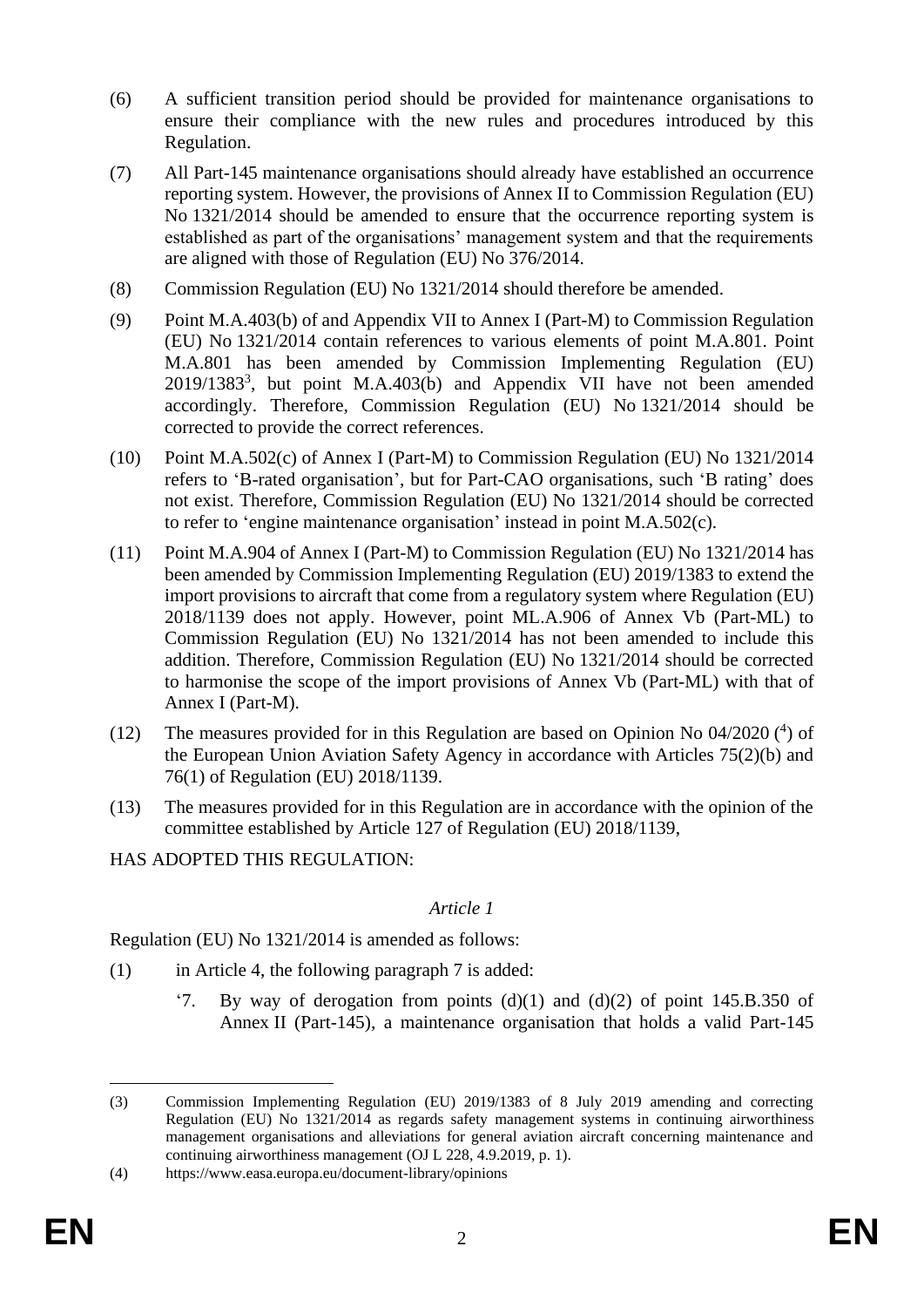approval certificate may correct any findings of non-compliance related to points:

145.A.30(ca) and (e);

 $145.A.47(b)$  and (d);

 $145.A.95(a)(1);$ 

 $145.A.55(c);$ 

 $145.A.70(a)(10)$ ,  $(a)(17)$  and  $(c)$ ;

145.A.85;

 $145.A.95(c)$ ;

145.A.120;

145.A.200, except paragraph  $(a)(4)$  and  $(a)(6)$ ;

145.A.202, except paragraph (a);

145.A.205, except paragraph (b),

until [*OP please insert date: 2 years after the applicability date*].

If after [*OP please insert date: 2 years after the applicability date*] the organisation has not closed these findings, the approval certificate shall be revoked, limited or suspended in whole or in part.';

- (2) in Article 5, the following paragraph 7 is added:
	- '7. Limited certifying staff authorisations issued to flight engineer licence holders pursuant to point 145.A.30(j)(3) or (j)(4) before [*OP please insert date: 1 year after the date of entry into force*] shall remain valid until they expire or until they are revoked by the maintenance organisation.'.

## *Article 2*

Commission Regulation (EU) No 1321/2014 is amended as follows:

- (1) Annex I (Part-M) is amended in accordance with Annex I to this Regulation;
- (2) Annex II (Part-145) is amended in accordance with Annex II to this Regulation.

#### *Article 3*

Commission Regulation (EU) No 1321/2014 is corrected as follows:

Annex I (Part-M) and Annex Vb (Part-ML) are corrected in accordance with Annex III to this Regulation.

## *Article 4*

This Regulation shall enter into force on the twentieth day following that of its publication in the *Official Journal of the European Union*.